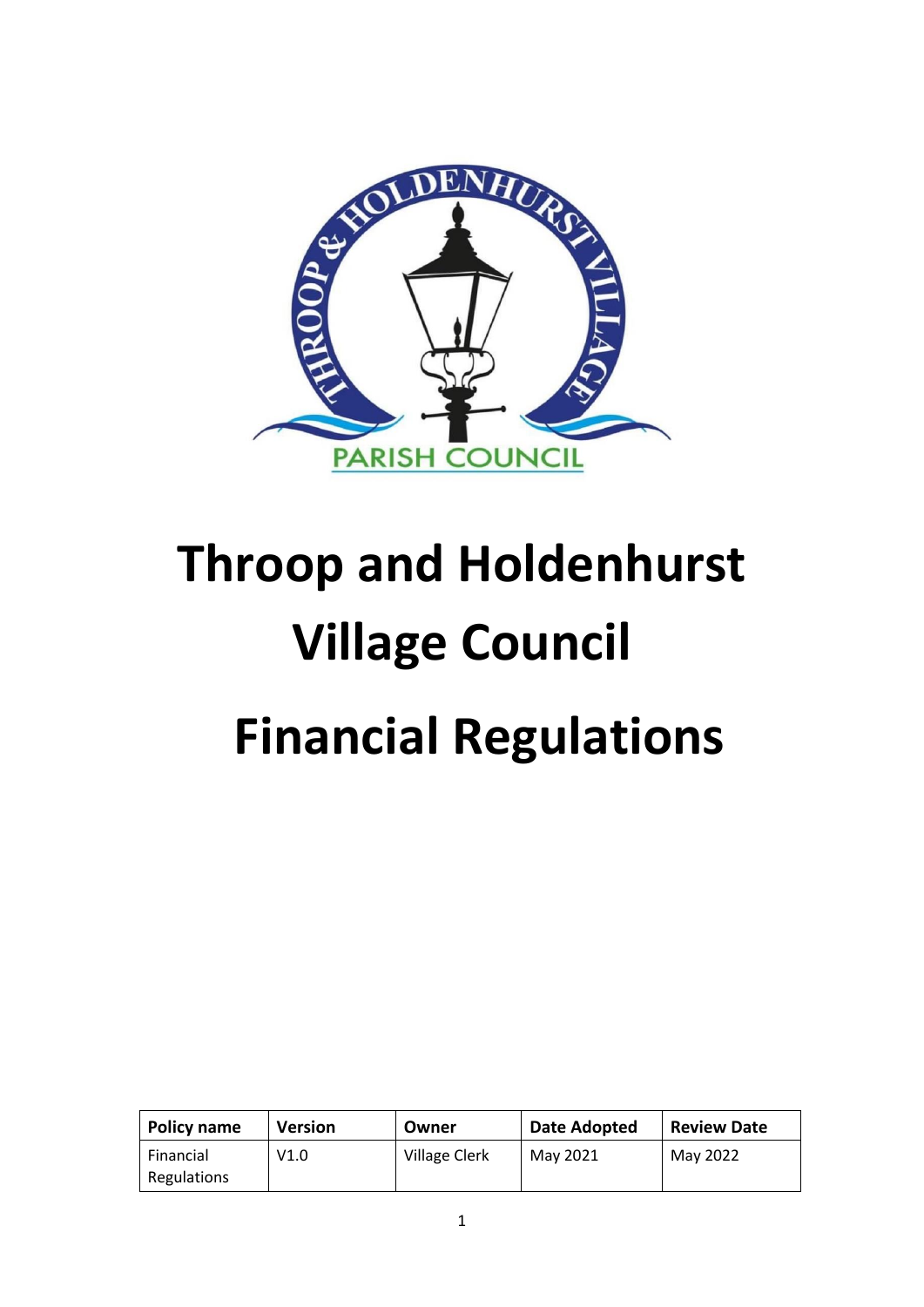# **THROOP AND HOLDENHURST VILLAGE COUNCIL MODEL FINANCIAL REGULATIONS 2019 FOR ENGLAND**

| General                                                           | 3  |  |
|-------------------------------------------------------------------|----|--|
| Accounting and audit (internal and external)                      | 5  |  |
| Annual estimates (budget) and forward planning                    | 6  |  |
| Budgetary control and authority to spend                          | 7  |  |
| Banking arrangements and authorisation of payments                | 8  |  |
| Instructions for the making of payments                           | 9  |  |
| Payment of salaries                                               | 11 |  |
| Loans and investments                                             | 12 |  |
| Income                                                            | 13 |  |
| Orders for work, goods and services                               | 13 |  |
| Contracts                                                         | 14 |  |
| Payments under contracts for building or other construction works | 15 |  |
| Stores and equipment                                              | 15 |  |
| Assets, properties and estates                                    | 16 |  |
| Insurance                                                         | 16 |  |
| <b>Charities</b>                                                  | 17 |  |
| Risk management                                                   |    |  |
| Suspension and revision of Financial Regulations                  | 17 |  |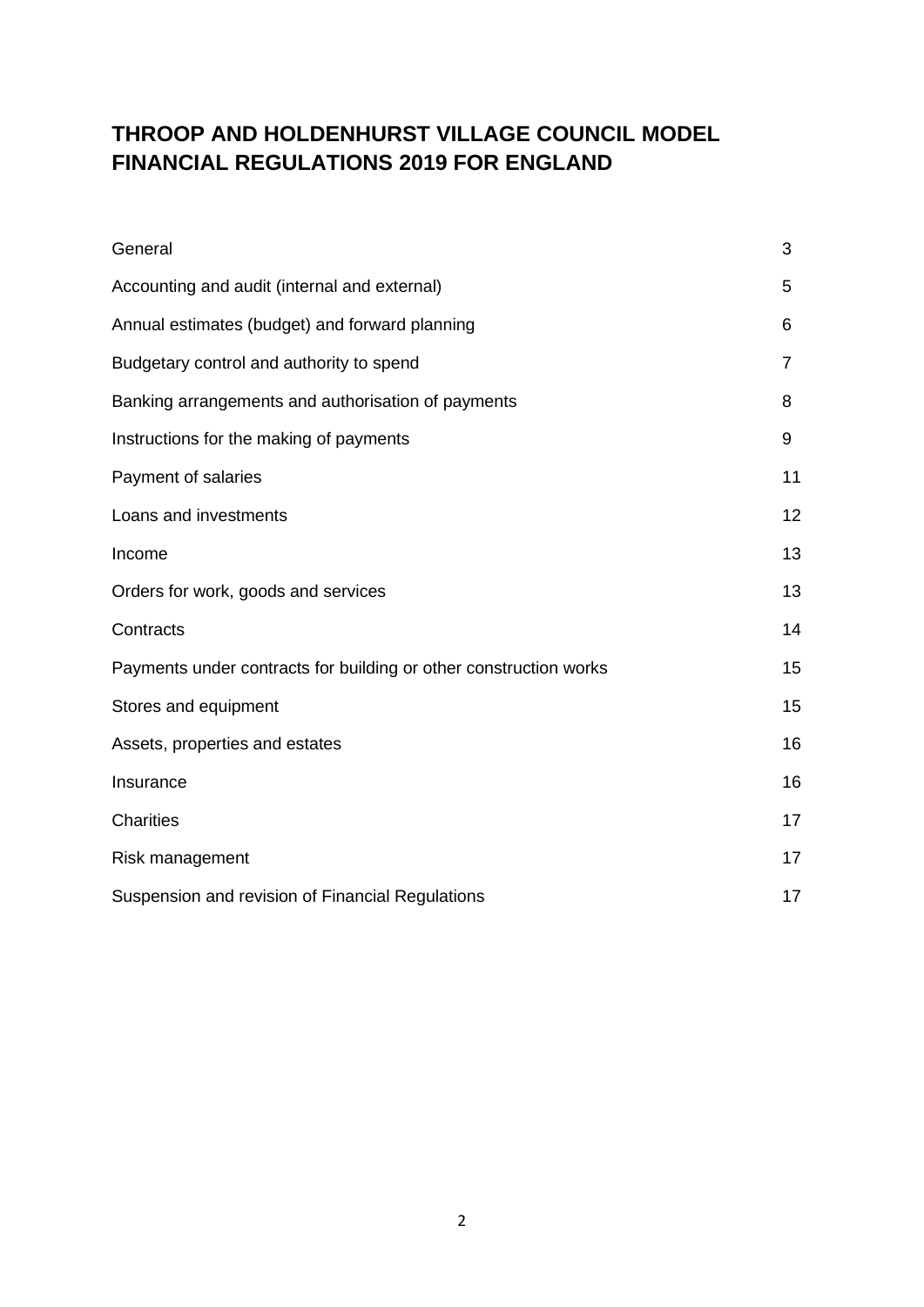These Financial Regulations were adopted by the council at its meeting held on 6<sup>th</sup> May 2021.

# **1. General**

1.1. These financial regulations govern the conduct of financial management by the council and may only be amended or varied by resolution of the council. Financial regulations are one of the council's three governing policy documents providing procedural guidance for members and officers. Financial regulations must be observed in conjunction with the council's standing orders<sup>1</sup> and any individual financial regulations relating to contracts.

1.2. The council is responsible in law for ensuring that its financial management is adequate and effective and that the council has a sound system of internal control which facilitates the effective exercise of the council's functions, including arrangements for the management of risk.

1.3. The council's accounting control systems must include measures:

- for the timely production of accounts;
- that provide for the safe and efficient safeguarding of public money;
- to prevent and detect inaccuracy and fraud; and
- identifying the duties of officers.

1.4. These financial regulations demonstrate how the council meets these responsibilities and requirements.

1.5. At least once a year, prior to approving the Annual Governance Statement, the council must review the effectiveness of its system of internal control which shall be in accordance with proper practices.

1.6. Deliberate or wilful breach of these Regulations by an employee may give rise to disciplinary proceedings.

1.7. Members of council are expected to follow the instructions within these Regulations and not to entice employees to breach them. Failure to follow instructions within these Regulations brings the office of councillor into disrepute.

1.8. The Responsible Financial Officer (RFO) holds a statutory office to be appointed by the council. The Clerk has been appointed as RFO for this council and these regulations will apply accordingly.

1.9. The RFO;

- acts under the policy direction of the council;
- administers the council's financial affairs in accordance with all Acts, Regulations and proper practices;
- determines on behalf of the council its accounting records and accounting control systems;

<sup>1</sup> Model Standing Orders for Councils (2018 Edition) is available from NALC (©NALC 2018)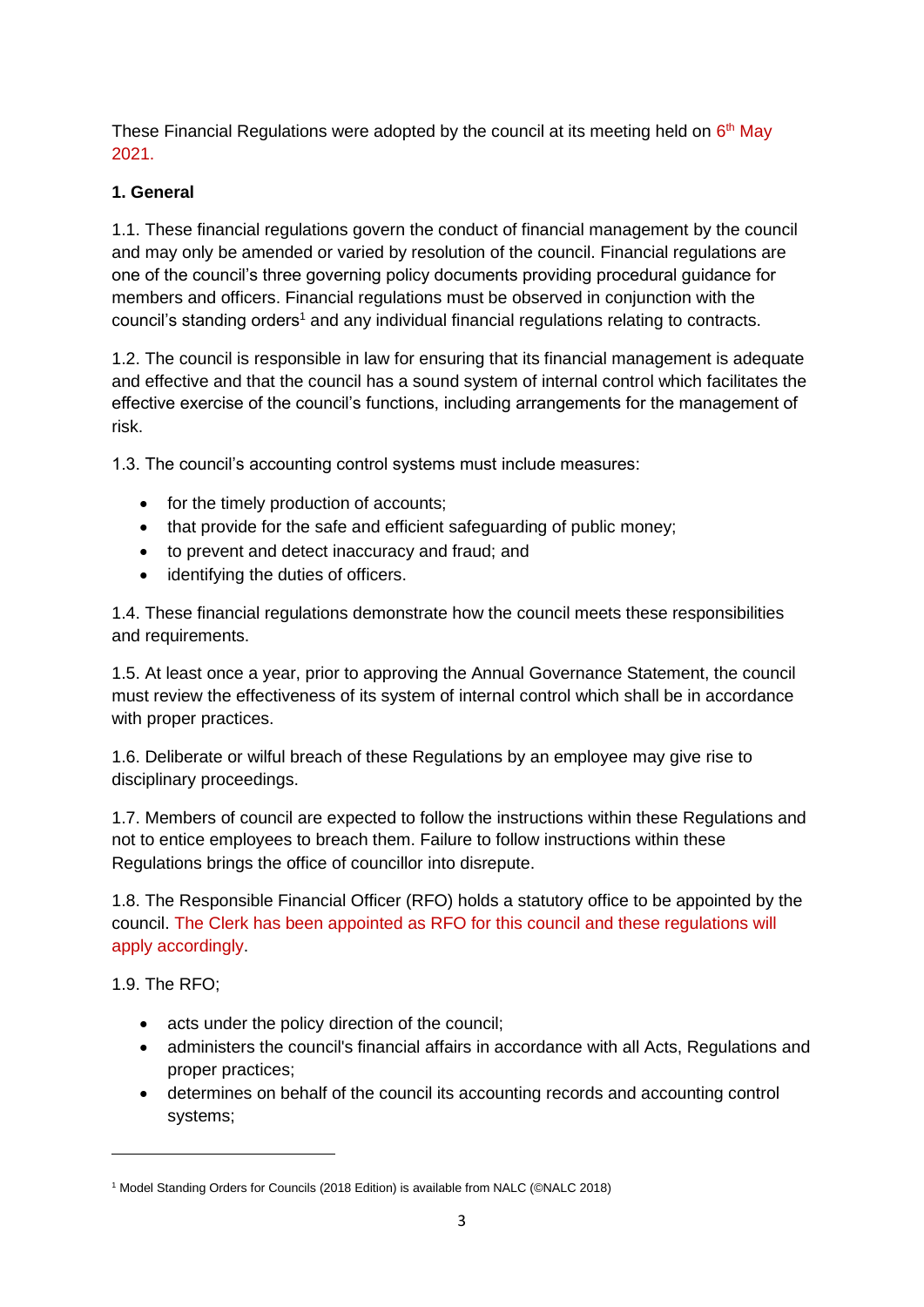- ensures the accounting control systems are observed;
- maintains the accounting records of the council up to date in accordance with proper practices;
- assists the council to secure economy, efficiency and effectiveness in the use of its resources; and
- produces financial management information as required by the council.

1.10. The accounting records determined by the RFO shall be sufficient to show and explain the council's transactions and to enable the RFO to ensure that any income and expenditure account and statement of balances, or record of receipts and payments and additional information, as the case may be, or management information prepared for the council from time to time comply with the Accounts and Audit Regulations.

1.11. The accounting records determined by the RFO shall in particular contain:

- entries from day to day of all sums of money received and expended by the council and the matters to which the income and expenditure or receipts and payments account relate;
- a record of the assets and liabilities of the council: and
- wherever relevant, a record of the council's income and expenditure in relation to claims made, or to be made, for any contribution, grant or subsidy.

1.12. The accounting control systems determined by the RFO shall include:

- procedures to ensure that the financial transactions of the council are recorded as soon as reasonably practicable and as accurately and reasonably as possible;
- procedures to enable the prevention and detection of inaccuracies and fraud and the ability to reconstruct any lost records;
- identification of the duties of officers dealing with financial transactions and division of responsibilities of those officers in relation to significant transactions;
- procedures to ensure that uncollectable amounts, including any bad debts are not submitted to the council for approval to be written off except with the approval of the RFO and that the approvals are shown in the accounting records; and
- measures to ensure that risk is properly managed.

1.13. The council is not empowered by these Regulations or otherwise to delegate certain specified decisions. In particular any decision regarding:

- setting the final budget or the precept (council tax requirement);
- approving accounting statements;
- approving an annual governance statement;
- borrowing;
- writing off bad debts;
- declaring eligibility for the General Power of Competence; and
- addressing recommendations in any report from the internal or external auditors, shall be a matter for the full council only.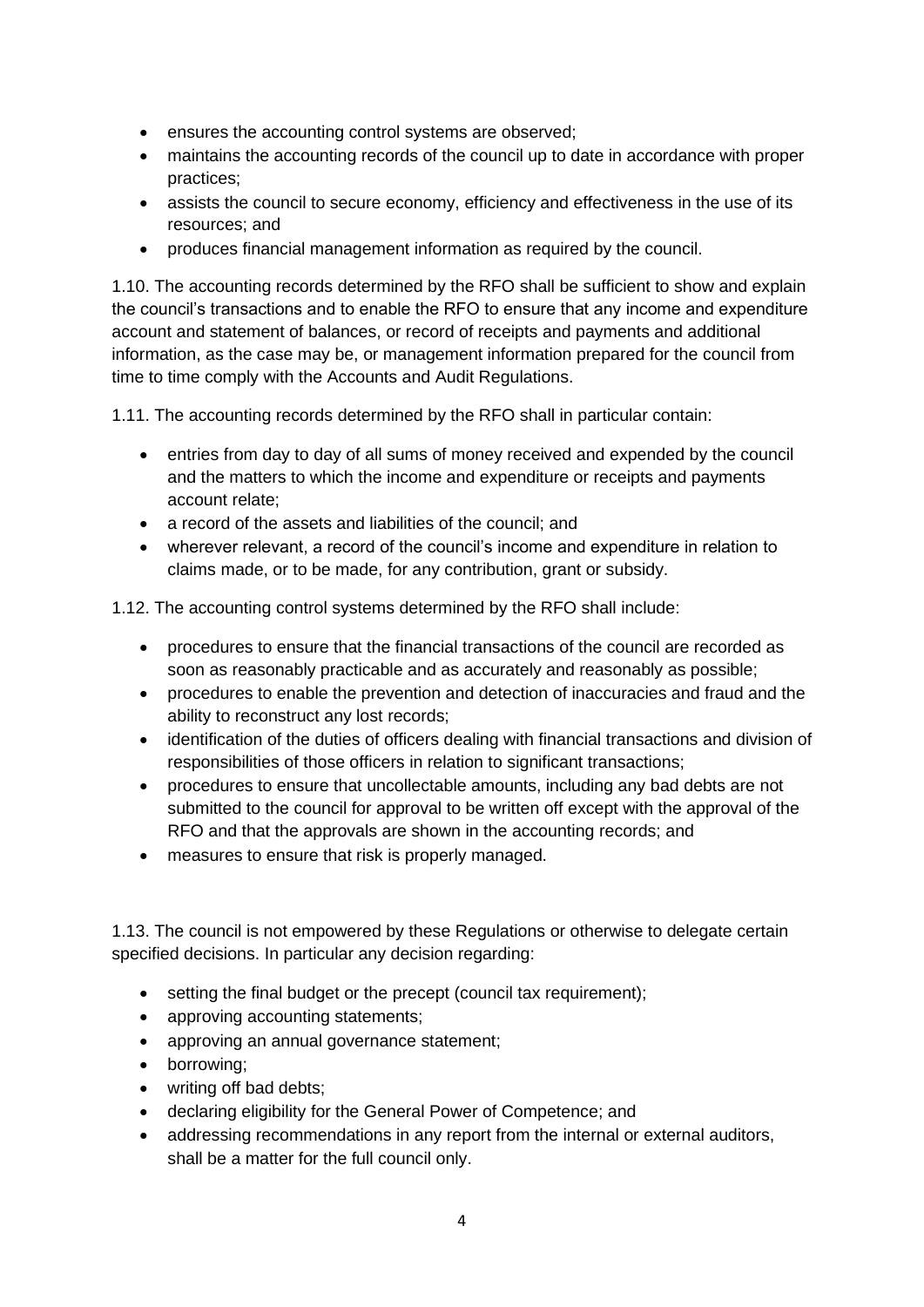1.14. In addition, the council must:

- determine and keep under regular review the bank mandate for all council bank accounts;
- approve any grant or a single commitment in excess of [£5,000]; and
- in respect of the annual salary for any employee have regard to recommendations about annual salaries of employees made by the relevant committee in accordance with its terms of reference.

1.15. In these financial regulations, references to the Accounts and Audit Regulations or 'the regulations' shall mean the regulations issued under the provisions of section 27 of the Audit Commission Act 1998, or any superseding legislation, and then in force unless otherwise specified.

In these financial regulations the term 'proper practice' or 'proper practices' shall refer to guidance issued in *Governance and Accountability for Local Councils - a Practitioners' Guide (England)* issued by the Joint Practitioners Advisory Group (JPAG), available from the websites of NALC and the Society for Local Council Clerks (SLCC).

# **2. Accounting and audit (internal and external)**

2.1. All accounting procedures and financial records of the council shall be determined by the RFO in accordance with the Accounts and Audit Regulations, appropriate guidance and proper practices.

2.2. On a regular basis, at least once in each quarter, and at each financial year end, a member other than the Chairman shall be appointed to verify bank reconciliations (for all accounts) produced by the RFO. The member shall sign the reconciliations and the original bank statements (or similar document) as evidence of verification. This activity shall on conclusion be reported, including any exceptions, to and noted by the council.

2.3. The RFO shall complete the annual statement of accounts, annual report, and any related documents of the council contained in the Annual Return (as specified in proper practices) as soon as practicable after the end of the financial year and having certified the accounts shall submit them and report thereon to the council within the timescales set by the Accounts and Audit Regulations.

2.4. The council shall ensure that there is an adequate and effective system of internal audit of its accounting records, and of its system of internal control in accordance with proper practices. Any officer or member of the council shall make available such documents and records as appear to the council to be necessary for the purpose of the audit and shall, as directed by the council, supply the RFO, internal auditor, or external auditor with such information and explanation as the council considers necessary for that purpose.

2.5. The internal auditor shall be appointed by and shall carry out the work in relation to internal controls required by the council in accordance with proper practices.

2.6. The internal auditor shall:

• be competent and independent of the financial operations of the council;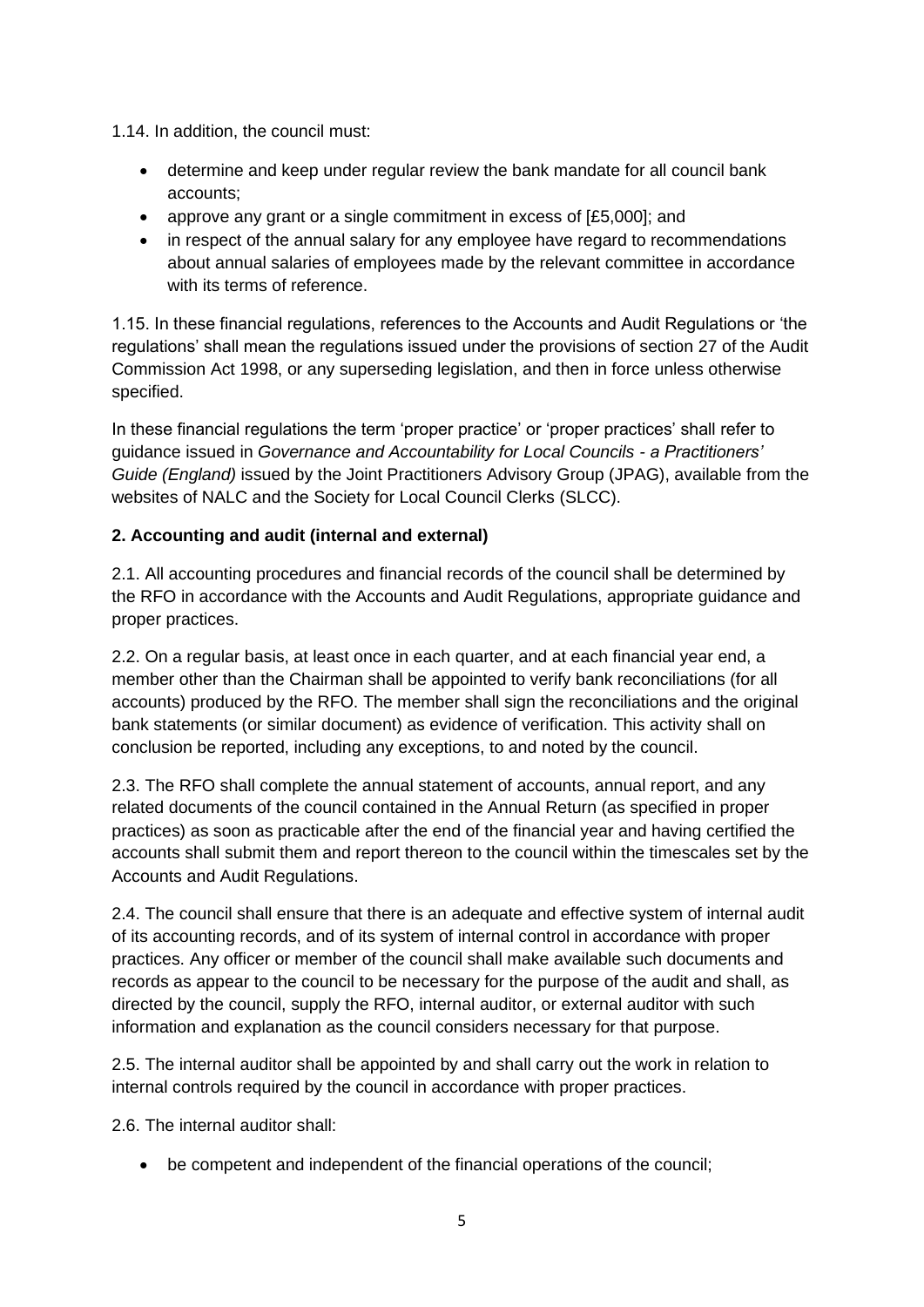- report to council in writing, or in person, on a regular basis with a minimum of one annual written report during each financial year;
- to demonstrate competence, objectivity and independence, be free from any actual or perceived conflicts of interest, including those arising from family relationships; and
- has no involvement in the financial decision making, management or control of the council

2.7. Internal or external auditors may not under any circumstances:

- perform any operational duties for the council;
- initiate or approve accounting transactions; or
- direct the activities of any council employee, except to the extent that such employees have been appropriately assigned to assist the internal auditor.

2.8. For the avoidance of doubt, in relation to internal audit the terms 'independent' and 'independence' shall have the same meaning as is described in proper practices.

2.9. The RFO shall make arrangements for the exercise of electors' rights in relation to the accounts including the opportunity to inspect the accounts, books, and vouchers and display or publish any notices and statements of account required by Audit Commission Act 1998, or any superseding legislation, and the Accounts and Audit Regulations.

2.10. The RFO shall, without undue delay, bring to the attention of all councillors any correspondence or report from internal or external auditors.

# **3. Annual estimates (budget) and forward planning**

3.1. Each committee (if any) shall review its three-year forecast of revenue and capital receipts and payments. Having regard to the forecast, it shall thereafter formulate and submit proposals for the following financial year to the council not later than the end of [November] each year including any proposals for revising the forecast.

3.2. The RFO must each year, by no later than November, prepare detailed estimates of all receipts and payments including the use of reserves and all sources of funding for the following financial year in the form of a budget to be considered by the council.

3.3. The council shall consider annual budget proposals in relation to the council's three year forecast of revenue and capital receipts and payments including recommendations for the use of reserves and sources of funding and update the forecast accordingly.

3.4. The council shall fix the precept (council tax requirement), and relevant basic amount of council tax to be levied for the ensuing financial year not later than by the end of January each year. The RFO shall issue the precept to the billing authority and shall supply each member with a copy of the approved annual budget.

3.5. The approved annual budget shall form the basis of financial control for the ensuing year.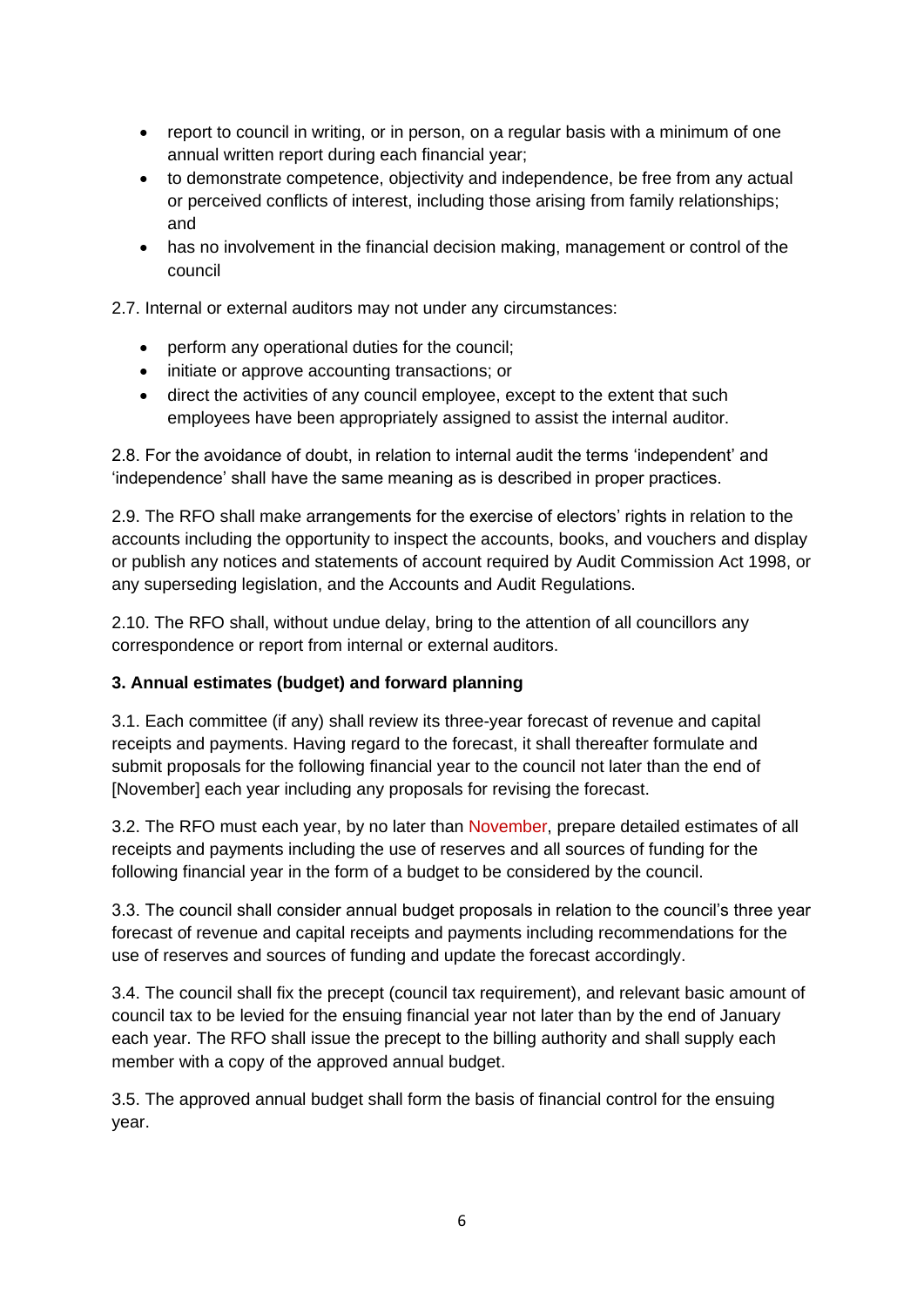# **4. Budgetary control and authority to spend**

4.1. Expenditure on revenue items may be authorised up to the amounts included for that class of expenditure in the approved budget. This authority is to be determined by:

- $\bullet$  the council for all items over £1,000;
- a duly delegated committee of the council for items over £200; or
- the Clerk, in conjunction with Chairman of Council or Chairman of the appropriate committee, for any items below £200.

Such authority is to be evidenced by a minute or by an authorisation slip duly signed by the Clerk, and where necessary also by the appropriate Chairman.

Contracts may not be disaggregated to avoid controls imposed by these regulations.

4.2. No expenditure may be authorised that will exceed the amount provided in the revenue budget for that class of expenditure other than by resolution of the council, or duly delegated committee. During the budget year and with the approval of council having considered fully the implications for public services, unspent and available amounts may be moved to other budget headings or to an earmarked reserve as appropriate ('virement').

4.3. Unspent provisions in the revenue or capital budgets for completed projects shall not be carried forward to a subsequent year.

4.4. The salary budgets are to be reviewed at least annually in October for the following financial year and such review shall be evidenced by a hard copy schedule signed by the Clerk and the Chairman of Council or relevant committee. The RFO will inform committees of any changes impacting on their budget requirement for the coming year in good time.

4.5. In cases of extreme risk to the delivery of council services, the clerk may authorise revenue expenditure on behalf of the council which in the clerk's judgement it is necessary to carry out. Such expenditure includes repair, replacement or other work, whether or not there is any budgetary provision for the expenditure, subject to a limit of  $£500$ . The Clerk shall report such action to the chairman as soon as possible and to the council as soon as practicable thereafter.

4.6. No expenditure shall be authorised in relation to any capital project and no contract entered into or tender accepted involving capital expenditure unless the council is satisfied that the necessary funds are available and the requisite borrowing approval has been obtained.

4.7. All capital works shall be administered in accordance with the council's standing orders and financial regulations relating to contracts.

4.8. The RFO shall regularly provide the council with a statement of receipts and payments to date under each head of the budgets, comparing actual expenditure to the appropriate date against that planned as shown in the budget. These statements are to be prepared at least at the end of each financial quarter and shall show explanations of material variances. For this purpose "material" shall be in excess of 15% of the budget.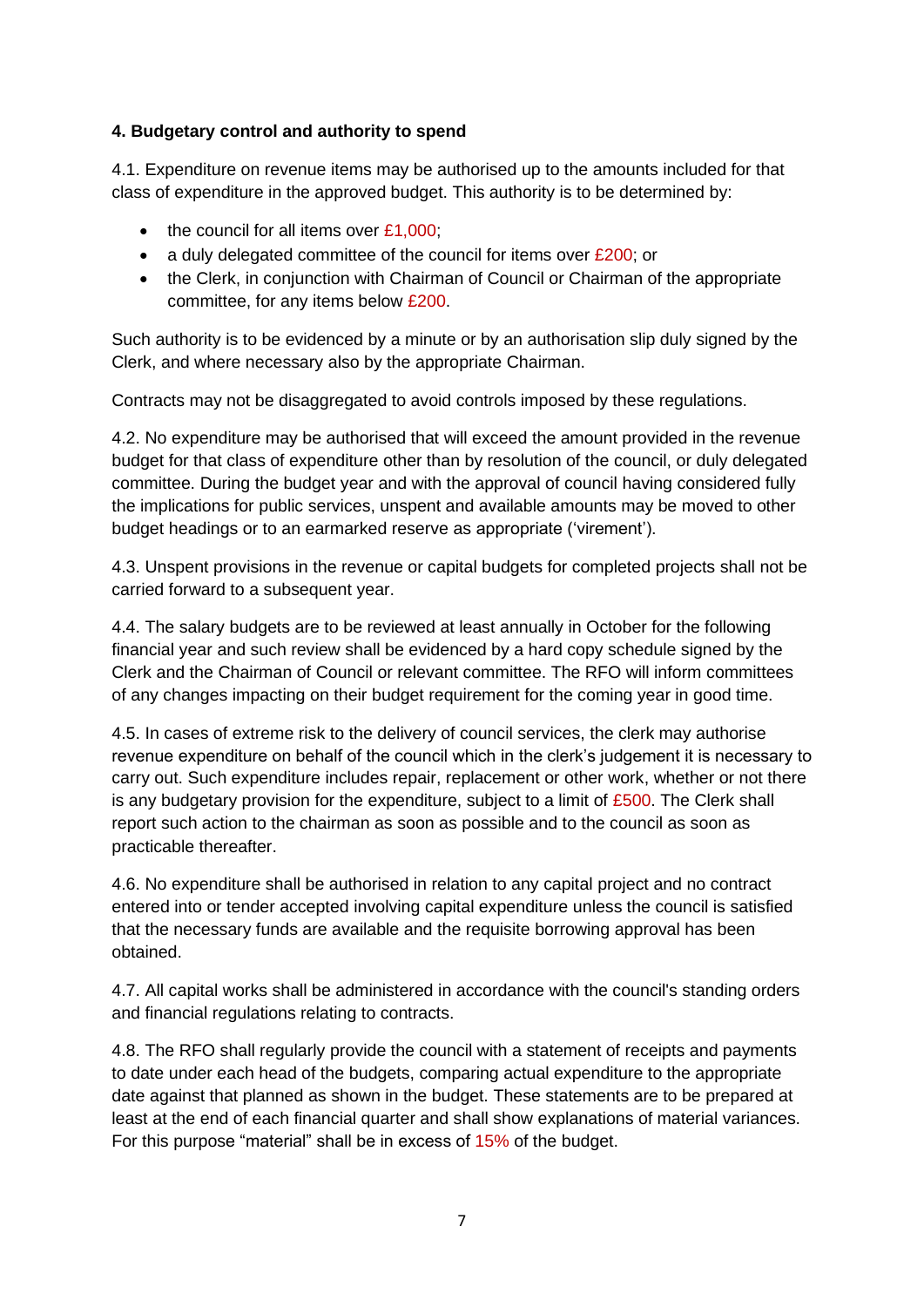4.9. Changes in earmarked reserves shall be approved by council as part of the budgetary control process.

# **5. Banking arrangements and authorisation of payments**

5.1. The council's banking arrangements, including the bank mandate, shall be made by the RFO and approved by the council; banking arrangements may not be delegated to a committee. They shall be regularly reviewed for safety and efficiency.

5.2. The RFO shall prepare a schedule of payments requiring authorisation, forming part of the Agenda for the Meeting and, together with the relevant invoices, present the schedule to council. The council shall review the schedule for compliance and, having satisfied itself shall authorise payment by a resolution of the council. The approved schedule shall be ruled off and initialled by the Chairman of the Meeting. A detailed list of all payments shall be disclosed within or as an attachment to the minutes of the meeting at which payment was authorised. Personal payments (including salaries, wages, expenses and any payment made in relation to the termination of a contract of employment) may be summarised to remove public access to any personal information.

5.3. All invoices for payment shall be examined, verified and certified by the RFO to confirm that the work, goods or services to which each invoice relates has been received, carried out, examined and represents expenditure previously approved by the council.

5.4. The RFO shall examine invoices for arithmetical accuracy and analyse them to the appropriate expenditure heading. The RFO shall take all steps to pay all invoices submitted, and which are in order, at the next available council meeting.

5.5. The Clerk and RFO shall have delegated authority to authorise the payment of items only in the following circumstances:

a) If a payment is necessary to avoid a charge to interest under the Late Payment of Commercial Debts (Interest) Act 1998, and the due date for payment is before the next scheduled Meeting of council, where the Clerk and RFO certify that there is no dispute or other reason to delay payment, provided that a list of such payments shall be submitted to the next appropriate meeting of council;

b) An expenditure item authorised under 5.6 below (continuing contracts and obligations) provided that a list of such payments shall be submitted to the next appropriate meeting of council; or

c) fund transfers within the councils banking arrangements up to the sum of  $£6,000$ , provided that a list of such payments shall be submitted to the next appropriate meeting of council.

5.6. For each financial year the Clerk and RFO shall draw up a list of due payments which arise on a regular basis as the result of a continuing contract, statutory duty, or obligation (such as but not exclusively) Salaries, PAYE and NI, Superannuation Fund and regular maintenance contracts and the like for which council may authorise payment for the year provided that the requirements of regulation 4.1 (Budgetary Controls) are adhered to,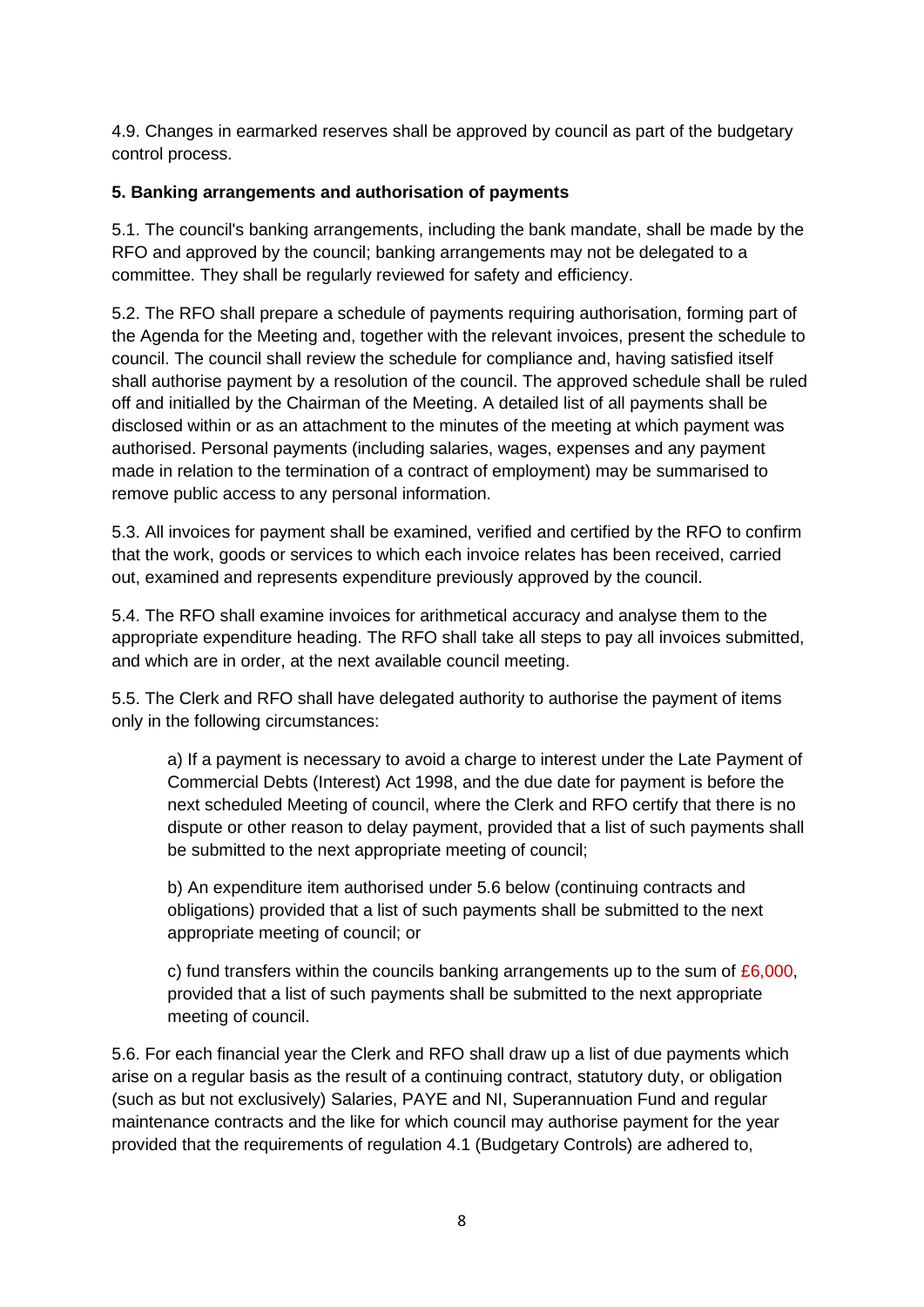provided also that a list of such payments shall be submitted to the next appropriate meeting of council.

5.7. A record of regular payments made under 5.6 above shall be drawn up and be signed by two members on each and every occasion when payment is authorised - thus controlling the risk of duplicated payments being authorised and / or made.

5.8. In respect of grants a duly authorised committee shall approve expenditure within any limits set by council and in accordance with any policy statement approved by council. Any Revenue or Capital Grant in excess of £5,000 shall before payment, be subject to ratification by resolution of the council.

5.9. Members are subject to the Code of Conduct that has been adopted by the council and shall comply with the Code and Standing Orders when a decision to authorise or instruct payment is made in respect of a matter in which they have a disclosable pecuniary or other interest, unless a dispensation has been granted.

5.10. The council will aim to rotate the duties of members in these Regulations so that onerous duties are shared out as evenly as possible over time.

5.11. Any changes in the recorded details of suppliers, such as bank account records, shall be approved in writing by a Member.

# **6. Instructions for the making of payments**

6.1. The council will make safe and efficient arrangements for the making of its payments.

6.2. Following authorisation under Financial Regulation 5 above, the council, a duly delegated committee or, if so delegated, the Clerk or RFO shall give instruction that a payment shall be made.

6.3. All payments shall be affected by cheque or other instructions to the council's bankers, or otherwise, in accordance with a resolution of council.

6.4. Cheques or orders for payment drawn on the bank account in accordance with the schedule as presented to council or committee shall be signed by two members of council in accordance with a resolution instructing that payment. A member who is a bank signatory, having a connection by virtue of family or business relationships with the beneficiary of a payment, should not, under normal circumstances, be a signatory to the payment in question.

6.5. To indicate agreement of the details shown on the cheque or order for payment with the counterfoil and the invoice or similar documentation, the signatories shall each also initial the cheque counterfoil.

6.6. Cheques or orders for payment shall not normally be presented for signature other than at a council or committee meeting (including immediately before or after such a meeting). Any signatures obtained away from such meetings shall be reported to the council at the next convenient meeting.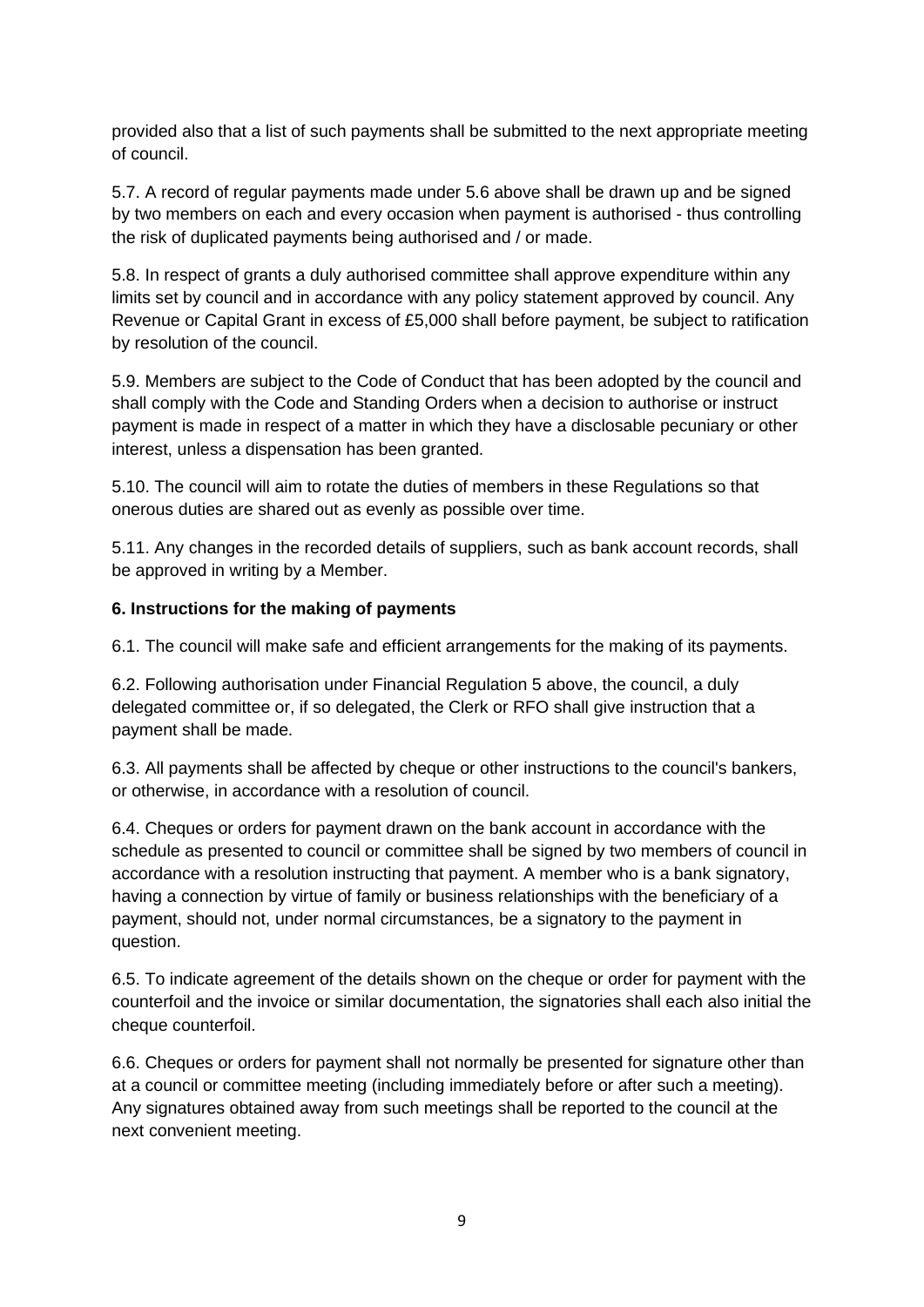6.7. If thought appropriate by the council, payment for utility supplies (energy, telephone and water) and any National Non-Domestic Rates may be made by variable direct debit provided that the instructions are signed by two members and any payments are reported to council as made. The approval of the use of a variable direct debit shall be renewed by resolution of the council at least every two years.

6.8. If thought appropriate by the council, payment for certain items (principally salaries) may be made by banker's standing order provided that the instructions are signed, or otherwise evidenced by two members are retained and any payments are reported to council as made. The approval of the use of a banker's standing order shall be renewed by resolution of the council at least every two years.

6.9. If thought appropriate by the council, payment for certain items may be made by BACS or CHAPS methods provided that the instructions for each payment are signed, or otherwise evidenced, by two authorised bank signatories, are retained and any payments are reported to council as made. The approval of the use of BACS or CHAPS shall be renewed by resolution of the council at least every two years.

6.10. If thought appropriate by the council payment for certain items may be made by internet banking transfer provided evidence is retained showing which members approved the payment.

6.11. Where a computer requires use of a personal identification number (PIN) or other password(s), for access to the council's records on that computer, a note shall be made of the PIN and Passwords and shall be handed to and retained by the Chairman of Council in a sealed dated envelope. This envelope may not be opened other than in the presence of two other councillors. After the envelope has been opened, in any circumstances, the PIN and / or passwords shall be changed as soon as practicable. The fact that the sealed envelope has been opened, in whatever circumstances, shall be reported to all members immediately and formally to the next available meeting of the council. This will not be required for a member's personal computer used only for remote authorisation of bank payments.

6.12. No employee or councillor shall disclose any PIN or password, relevant to the working of the council or its bank accounts, to any person not authorised in writing by the council or a duly delegated committee.

6.13. Regular back-up copies of the records on any computer shall be made and shall be stored securely away from the computer in question, and preferably off site.

6.14. The council, and any members using computers for the council's financial business, shall ensure that anti-virus, anti-spyware and firewall software with automatic updates, together with a high level of security, is used.

6.15. Where internet banking arrangements are made with any bank, the Clerk shall be appointed as the Service Administrator. The bank mandate approved by the council shall identify a number of councillors who will be authorised to approve transactions on those accounts. The bank mandate will state clearly the amounts of payments that can be instructed by the use of the Service Administrator alone, or by the Service Administrator with a stated number of approvals.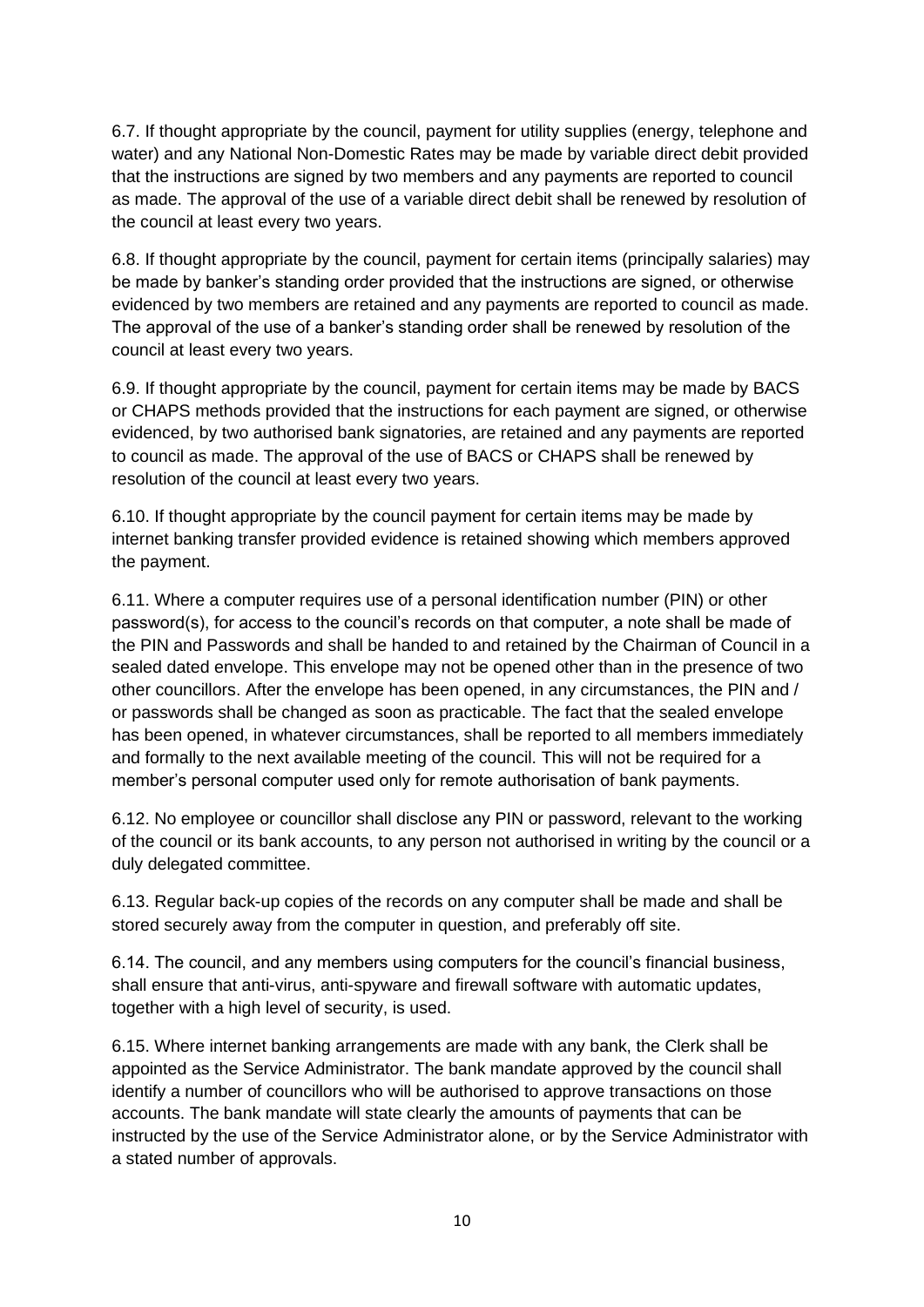6.16. Access to any internet banking accounts will be directly to the access page (which may be saved under "favourites"), and not through a search engine or e-mail link. Remembered or saved passwords facilities must not be used on any computer used for council banking work. Breach of this Regulation will be treated as a very serious matter under these regulations.

6.17. Changes to account details for suppliers, which are used for internet banking may only be changed on written hard copy notification by the supplier and supported by hard copy authority for change signed by the Clerk. A programme of regular checks of standing data with suppliers will be followed.

6.18. Any Debit Card issued for use will be specifically restricted to the Clerk and will also be restricted to a single transaction maximum value of £500 unless authorised by council or finance committee in writing before any order is placed.

6.19. A pre-paid debit card may be issued to employees with varying limits. These limits will be set by the council. Transactions and purchases made will be reported to the council and authority for topping-up shall be at the discretion of the council.

6.20. Any corporate credit card or trade card account opened by the council will be specifically restricted to use by the Clerk and shall be subject to automatic payment in full at each month-end. Personal credit or debit cards of members or staff shall not be used under any circumstances.

6.21. The council will not maintain any form of cash float. All cash received must be banked intact. Any payments made in cash by the Clerk [or RFO] (for example for postage or minor stationery items) shall be refunded on a regular basis, at least quarterly.

# **7. Payment of salaries**

7.1. As an employer, the council shall make arrangements to meet fully the statutory requirements placed on all employers by PAYE and National Insurance legislation. The payment of all salaries shall be made in accordance with payroll records and the rules of PAYE and National Insurance currently operating, and salary rates shall be as agreed by council, or duly delegated committee.

7.2. Payment of salaries and payment of deductions from salary such as may be required to be made for tax, national insurance and pension contributions, or similar statutory or discretionary deductions must be made in accordance with the payroll records and on the appropriate dates stipulated in employment contracts, provided that each payment is reported to the next available council meeting, as set out in these regulations above.

7.3. No changes shall be made to any employee's pay, emoluments, or terms and conditions of employment without the prior consent of the council.

7.4. Each and every payment to employees of net salary and to the appropriate creditor of the statutory and discretionary deductions shall be recorded in a separate confidential record (confidential cash book). This confidential record is not open to inspection or review (under the Freedom of Information Act 2000 or otherwise) other than:

a) by any councillor who can demonstrate a need to know;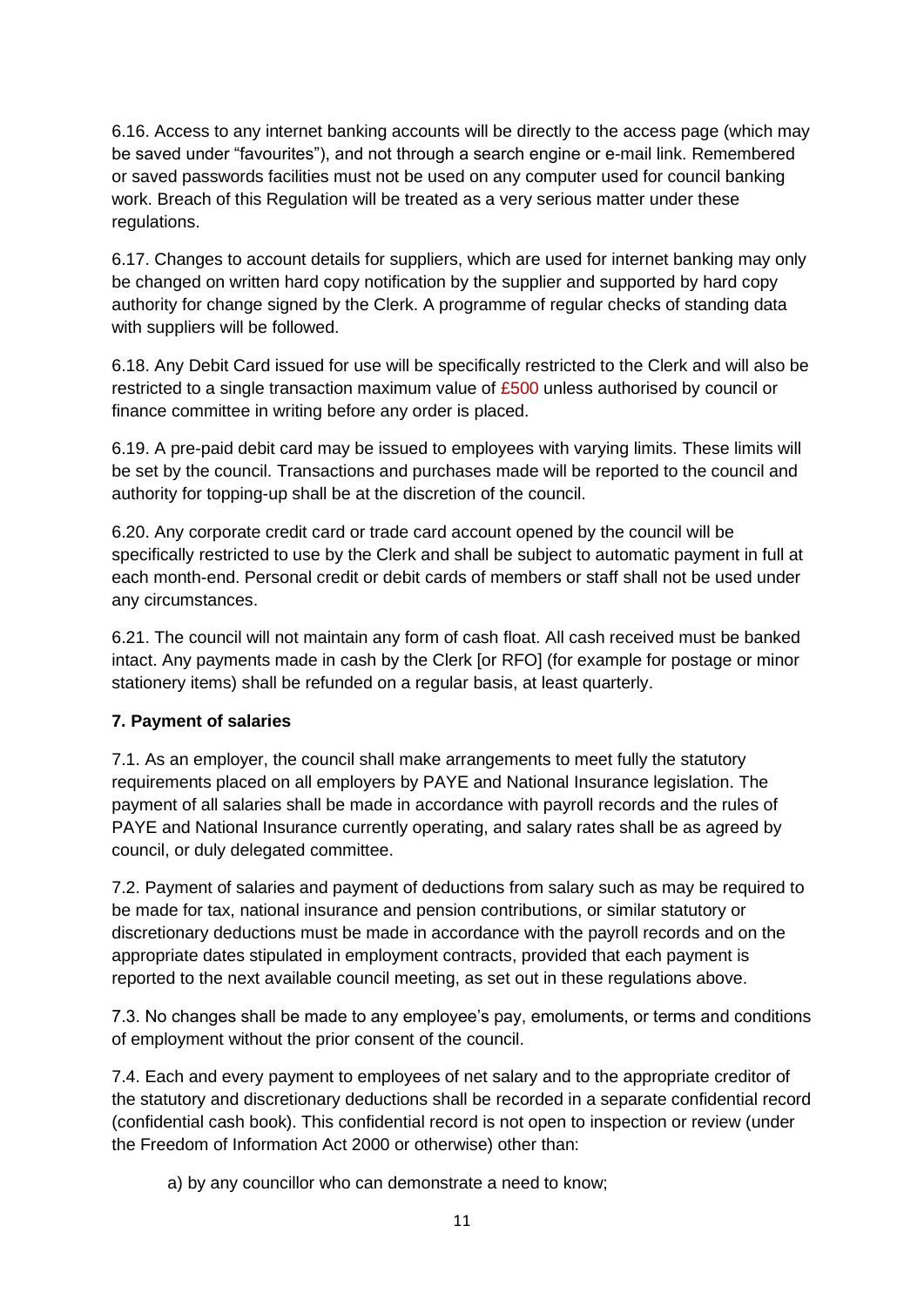b) by the internal auditor;

c) by the external auditor; or

d) by any person authorised under Audit Commission Act 1998, or any superseding legislation.

7.5. The total of such payments in each calendar month shall be reported with all other payments as made as may be required under these Financial Regulations, to ensure that only payments due for the period have actually been paid.

7.6. An effective system of personal performance management should be maintained for the senior officers.

7.7. Any termination payments shall be supported by a clear business case and reported to the council. Termination payments shall only be authorised by council.

7.8. Before employing interim staff, the council must consider a full business case.

#### **8. Loans and investments**

8.1. All borrowings shall be affected in the name of the council, after obtaining any necessary borrowing approval. Any application for borrowing approval shall be approved by Council as to terms and purpose. The application for borrowing approval, and subsequent arrangements for the loan shall only be approved by full council.

8.2. Any financial arrangement which does not require formal borrowing approval from the Secretary of State/Welsh Assembly Government (such as Hire Purchase or Leasing of tangible assets) shall be subject to approval by the full council. In each case a report in writing shall be provided to council in respect of value for money for the proposed transaction.

8.3. The council will arrange with the council's banks and investment providers for the sending of a copy of each statement of account to the Chairman of the council at the same time as one is issued to the Clerk or RFO.

8.4. All loans and investments shall be negotiated in the name of the council and shall be for a set period in accordance with council policy.

8.5. The council shall consider the need for an Investment Strategy and Policy which, if drawn up, shall be in accordance with relevant regulations, proper practices and guidance. Any Strategy and Policy shall be reviewed by the council at least annually.

8.6. All investments of money under the control of the council shall be in the name of the council.

8.7. All investment certificates and other documents relating thereto shall be retained in the custody of the RFO.

8.8. Payments in respect of short term or long-term investments, including transfers between bank accounts held in the same bank, or branch, shall be made in accordance with Regulation 5 (Authorisation of payments) and Regulation 6 (Instructions for payments).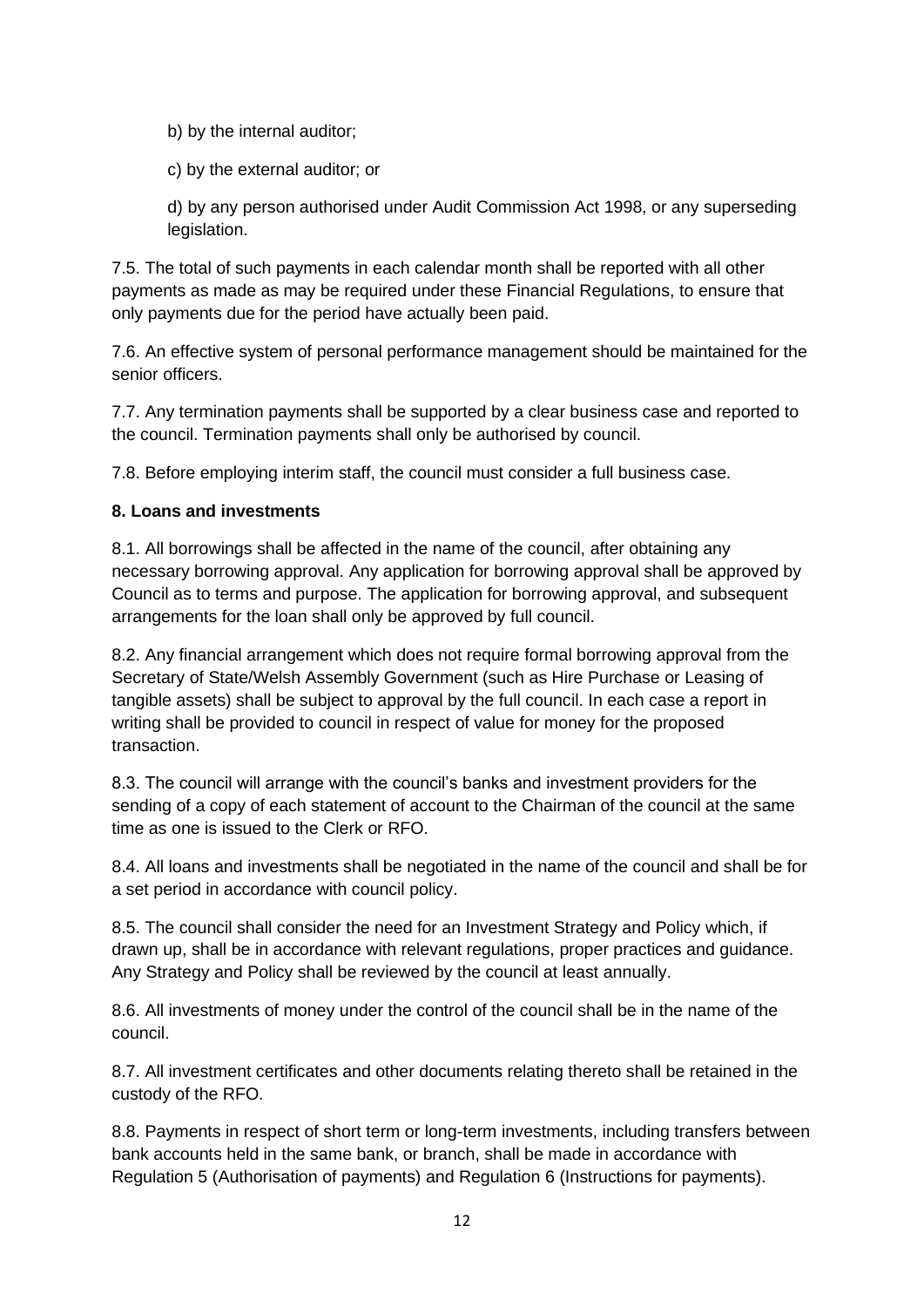# **9. Income**

9.1. The collection of all sums due to the council shall be the responsibility of and under the supervision of the RFO.

9.2. Particulars of all charges to be made for work done, services rendered or goods supplied shall be agreed annually by the council, notified to the RFO and the RFO shall be responsible for the collection of all accounts due to the council.

9.3. The council will review all fees and charges at least annually, following a report of the Clerk.

9.4. Any sums found to be irrecoverable and any bad debts shall be reported to the council and shall be written off in the year.

9.5. All sums received on behalf of the council shall be banked intact as directed by the RFO. In all cases, all receipts shall be deposited with the council's bankers with such frequency as the RFO considers necessary.

9.6. The origin of each receipt shall be entered on the paying-in slip.

9.7. Personal cheques shall not be cashed out of money held on behalf of the council.

9.8. The RFO shall promptly complete any VAT Return that is required. Any repayment claim due in accordance with VAT Act 1994 section 33 shall be made at least annually coinciding with the financial year end.

9.9. Where any significant sums of cash are regularly received by the council, the RFO shall take such steps as are agreed by the council to ensure that more than one person is present when the cash is counted in the first instance, that there is a reconciliation to some form of control such as ticket issues, and that appropriate care is taken in the security and safety of individuals banking such cash.

# **10. Orders for work, goods and services**

10.1. An official order or letter shall be issued for all work, goods and services unless a formal contract is to be prepared or an official order would be inappropriate. Copies of orders shall be retained.

10.2. Order books shall be controlled by the RFO.

10.3. All members and officers are responsible for obtaining value for money at all times. An officer issuing an official order shall ensure as far as reasonable and practicable that the best available terms are obtained in respect of each transaction, usually by obtaining three or more quotations or estimates from appropriate suppliers, subject to any de minimis provisions in Regulation 11.1 below.

10.4. A member may not issue an official order or make any contract on behalf of the council.

10.5. The RFO shall verify the lawful nature of any proposed purchase before the issue of any order, and in the case of new or infrequent purchases or payments, the RFO shall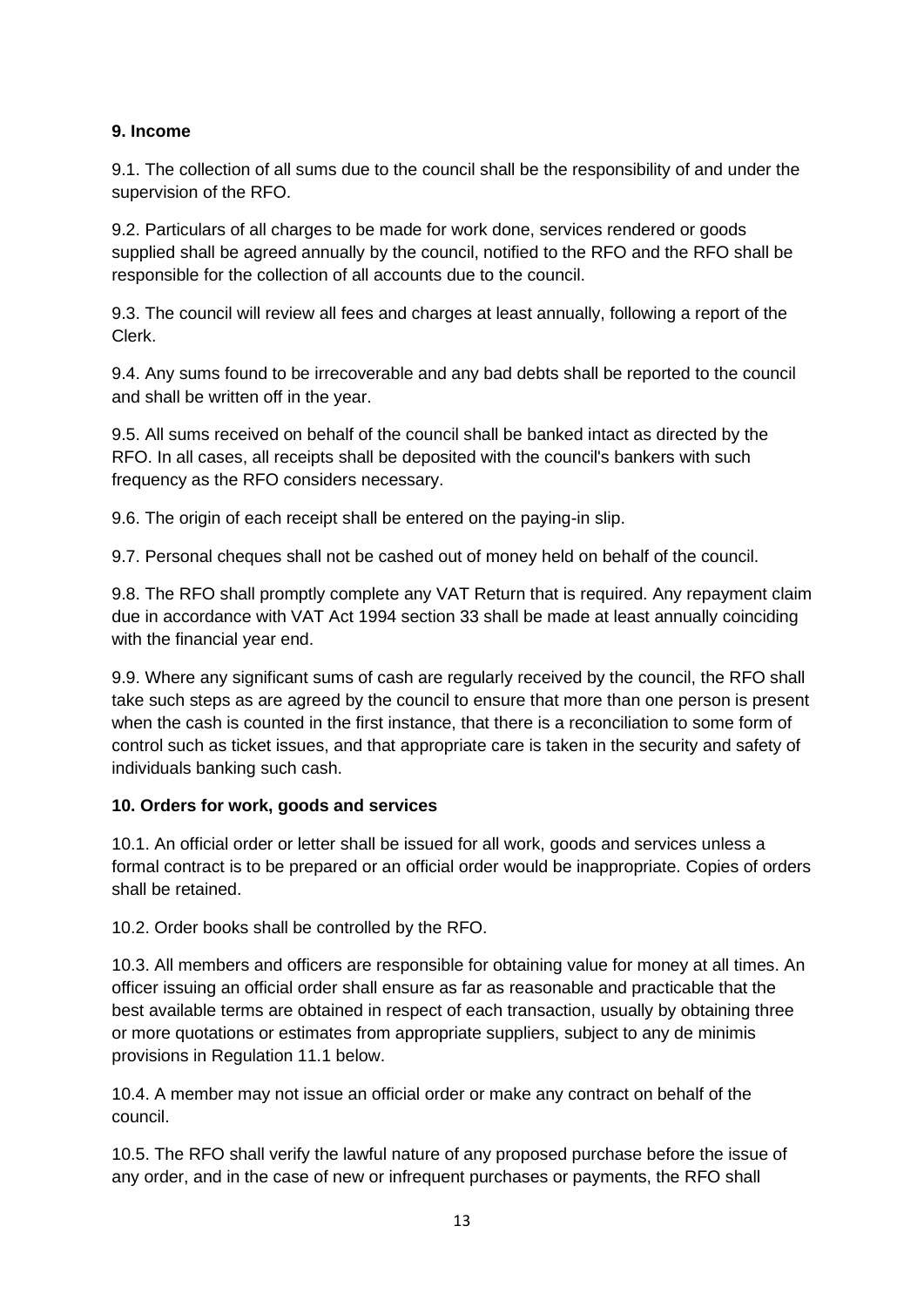ensure that the statutory authority shall be reported to the meeting at which the order is approved so that the minutes can record the power being used.

#### **11. Contracts**

11.1. Procedures as to contracts are laid down as follows:

a) Every contract shall comply with these financial regulations, and no exceptions shall be made otherwise than in an emergency provided that this regulation need not apply to contracts which relate to items (i) to (vi) below:

i. for the supply of gas, electricity, water, sewerage and telephone services;

ii. for specialist services such as are provided by legal professionals acting in disputes;

iii. for work to be executed or goods or materials to be supplied which consist of repairs to or parts for existing machinery or equipment or plant;

iv. for work to be executed or goods or materials to be supplied which constitute an extension of an existing contract by the council;

v. for additional audit work of the external auditor up to an estimated value of £500 (in excess of this sum the Clerk and RFO shall act after consultation with the Chairman and Vice Chairman of council); and

vi. for goods or materials proposed to be purchased which are proprietary articles and / or are only sold at a fixed price.

b) Where the council intends to procure or award a public supply contract, public service contract or public works contract as defined by The Public Contracts Regulations 2015 ("the Regulations") which is valued at £25,000 or more, the council shall comply with the relevant requirements of the Regulations<sup>2</sup>.

c) The full requirements of The Regulations, as applicable, shall be followed in respect of the tendering and award of a public supply contract, public service contract or public works contract which exceed thresholds in The Regulations set by the Public Contracts Directive 2014/24/EU (which may change from time to time)<sup>3</sup>.

d) When applications are made to waive financial regulations relating to contracts to enable a price to be negotiated without competition the reason shall be embodied in a recommendation to the council.

e) Such invitation to tender shall state the general nature of the intended contract and the Clerk shall obtain the necessary technical assistance to prepare a specification in appropriate cases. The invitation shall in addition state that tenders must be

<sup>&</sup>lt;sup>2</sup> The Regulations require councils to use the Contracts Finder website to advertise contract opportunities, set out the procedures to be followed in awarding new contracts and to publicise the award of new contracts

<sup>&</sup>lt;sup>3</sup> Thresholds currently applicable are:

a) For public supply and public service contracts 209,000 Euros (£181,302)

b) For public works contracts 5,225,000 Euros (£4,551,413)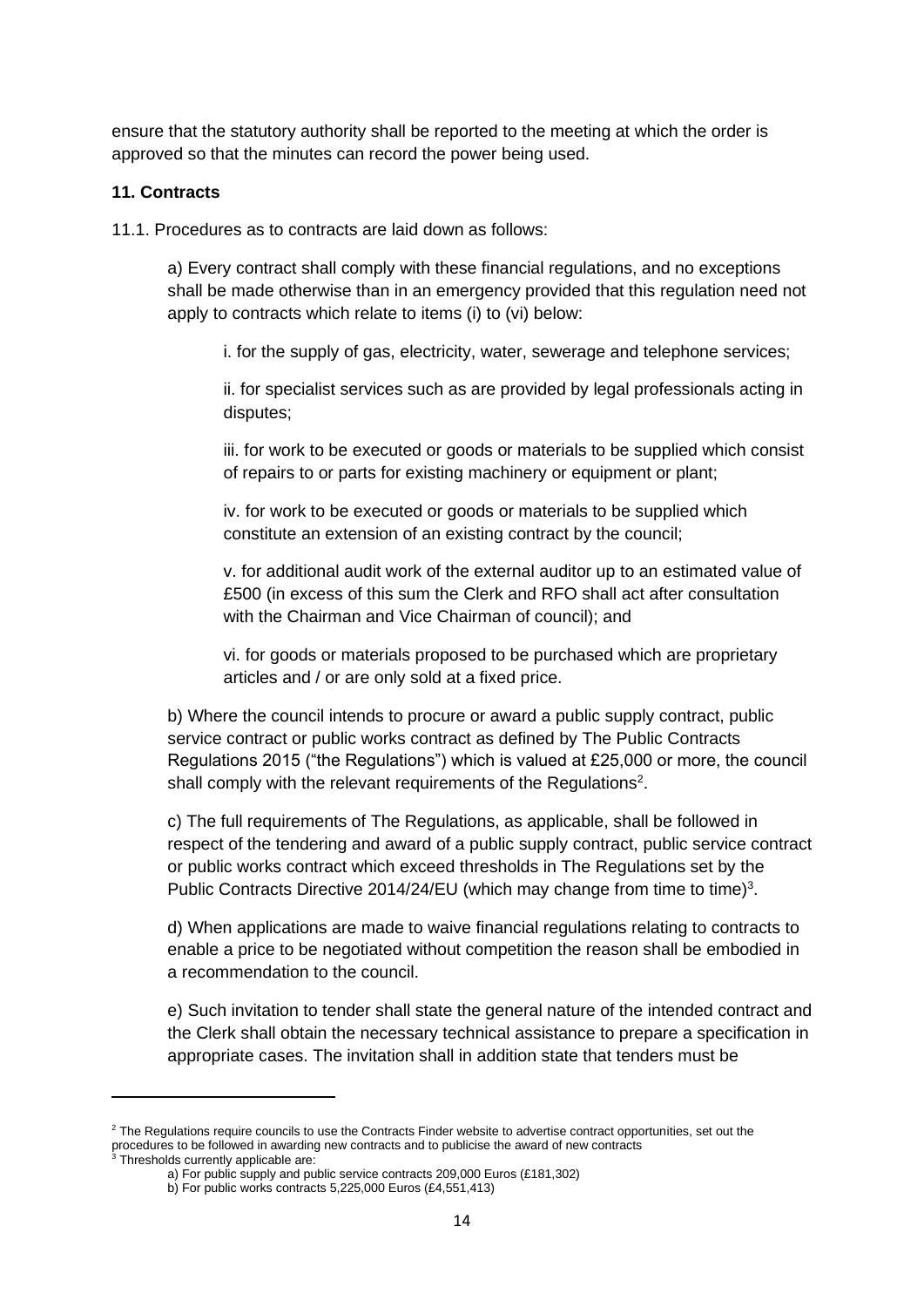addressed to the Clerk in the ordinary course of post. Each tendering firm shall be supplied with a specifically marked envelope in which the tender is to be sealed and remain sealed until the prescribed date for opening tenders for that contract.

f) All sealed tenders shall be opened at the same time on the prescribed date by the Clerk in the presence of at least one member of council.

g) Any invitation to tender issued under this regulation shall be subject to Standing Orders[], <sup>4</sup>[insert reference of the council's relevant standing order] and shall refer to the terms of the Bribery Act 2010.

h) When it is to enter into a contract of less than £25,000 in value for the supply of goods or materials or for the execution of works or specialist services other than such goods, materials, works or specialist services as are excepted as set out in paragraph (a) the Clerk or RFO shall obtain 3 quotations (priced descriptions of the proposed supply); where the value is below £3,000 and above £100 the Clerk or RFO shall strive to obtain 3 estimates. Otherwise, Regulation 10.3 above shall apply.

i) The council shall not be obliged to accept the lowest or any tender, quote or estimate.

j) Should it occur that the council, or duly delegated committee, does not accept any tender, quote or estimate, the work is not allocated and the council requires further pricing, provided that the specification does not change, no person shall be permitted to submit a later tender, estimate or quote who was present when the original decision-making process was being undertaken.

# **12. Payments under contracts for building or other construction works**

12.1. Payments on account of the contract sum shall be made within the time specified in the contract by the RFO upon authorised certificates of the architect or other consultants engaged to supervise the contract (subject to any percentage withholding as may be agreed in the particular contract).

12.2. Where contracts provide for payment by instalments the RFO shall maintain a record of all such payments. In any case where it is estimated that the total cost of work carried out under a contract, excluding agreed variations, will exceed the contract sum of 5% or more a report shall be submitted to the council.

12.3. Any variation to a contract or addition to or omission from a contract must be approved by the council and Clerk to the contractor in writing, the council being informed where the final cost is likely to exceed the financial provision.

# **13. Stores and equipment**

13.1. The officer in charge of each section shall be responsible for the care and custody of stores and equipment in that section.

<sup>4</sup> Based on NALC's Model Standing Order 18d ©NALC 2018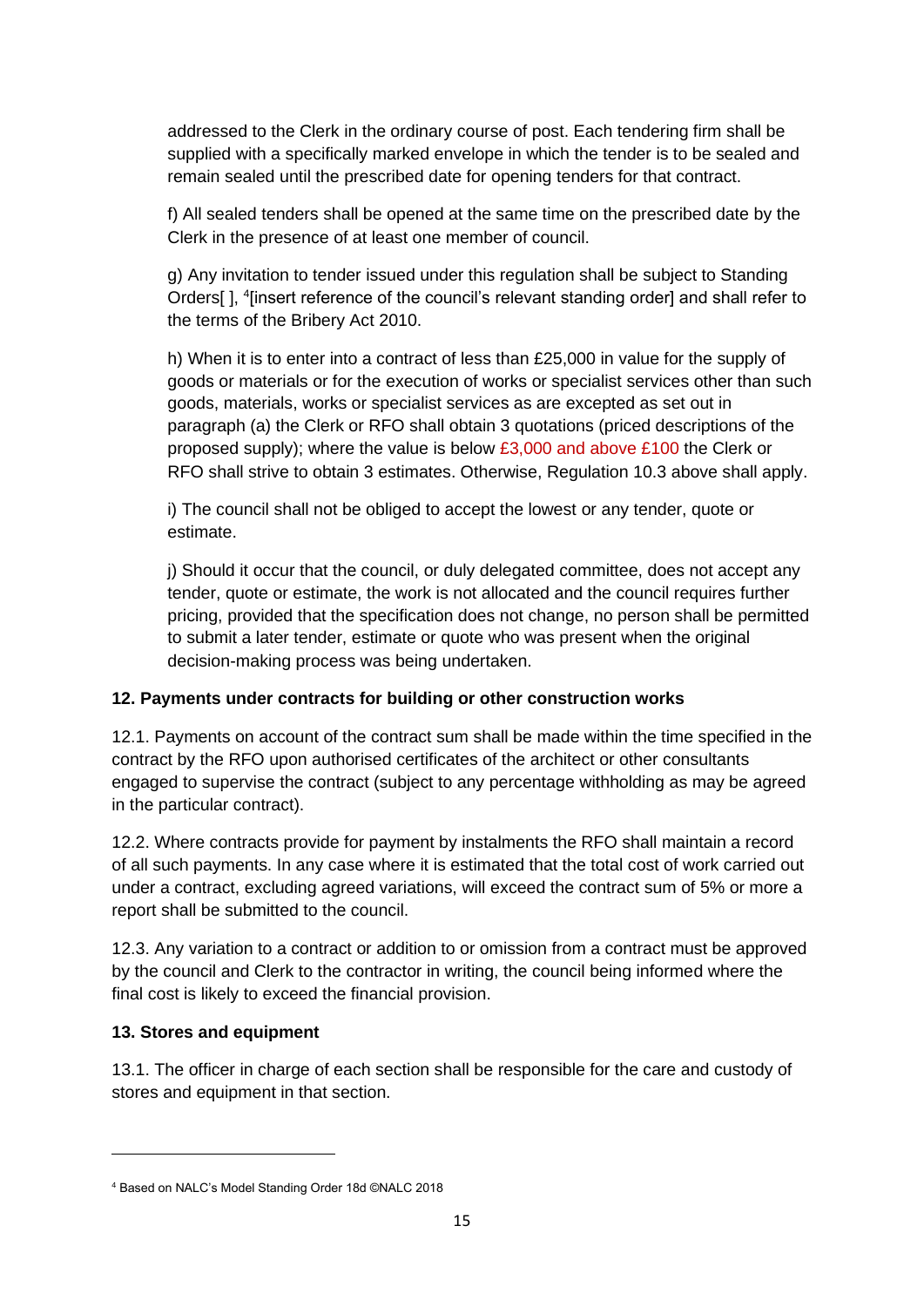13.2. Delivery notes shall be obtained in respect of all goods received into store or otherwise delivered and goods must be checked as to order and quality at the time delivery is made.

13.3. Stocks shall be kept at the minimum levels consistent with operational requirements.

13.4. The RFO shall be responsible for periodic checks of stocks and stores at least annually.

# **14. Assets, properties and estates**

14.1. The Clerk shall make appropriate arrangements for the custody of all title deeds and Land Registry Certificates of properties held by the council. The RFO shall ensure a record is maintained of all properties held by the council, recording the location, extent, plan, reference, purchase details, nature of the interest, tenancies granted, rents payable and purpose for which held in accordance with Accounts and Audit Regulations.

14.2. No tangible moveable property shall be purchased or otherwise acquired, sold, leased or otherwise disposed of, without the authority of the council, together with any other consents required by law, save where the estimated value of any one item of tangible movable property does not exceed £250.

14.3. No real property (interests in land) shall be sold, leased or otherwise disposed of without the authority of the council, together with any other consents required by law. In each case a report in writing shall be provided to council in respect of valuation and surveyed condition of the property (including matters such as planning permissions and covenants) together with a proper business case (including an adequate level of consultation with the electorate).

14.4. No real property (interests in land) shall be purchased or acquired without the authority of the full council. In each case a report in writing shall be provided to council in respect of valuation and surveyed condition of the property (including matters such as planning permissions and covenants) together with a proper business case (including an adequate level of consultation with the electorate).

14.5. Subject only to the limit set in Regulation 14.2 above, no tangible moveable property shall be purchased or acquired without the authority of the full council. In each case a report in writing shall be provided to council with a full business case.

14.6. The RFO shall ensure that an appropriate and accurate Register of Assets and Investments is kept up to date. The continued existence of tangible assets shown in the Register shall be verified at least annually, possibly in conjunction with a health and safety inspection of assets.

# **15. Insurance**

15.1. Following the annual risk assessment (per Regulation 17), the RFO shall effect all insurances and negotiate all claims on the council's insurers.

15.2. The Clerk shall give prompt notification to the RFO of all new risks, properties or vehicles which require to be insured and of any alterations affecting existing insurances.